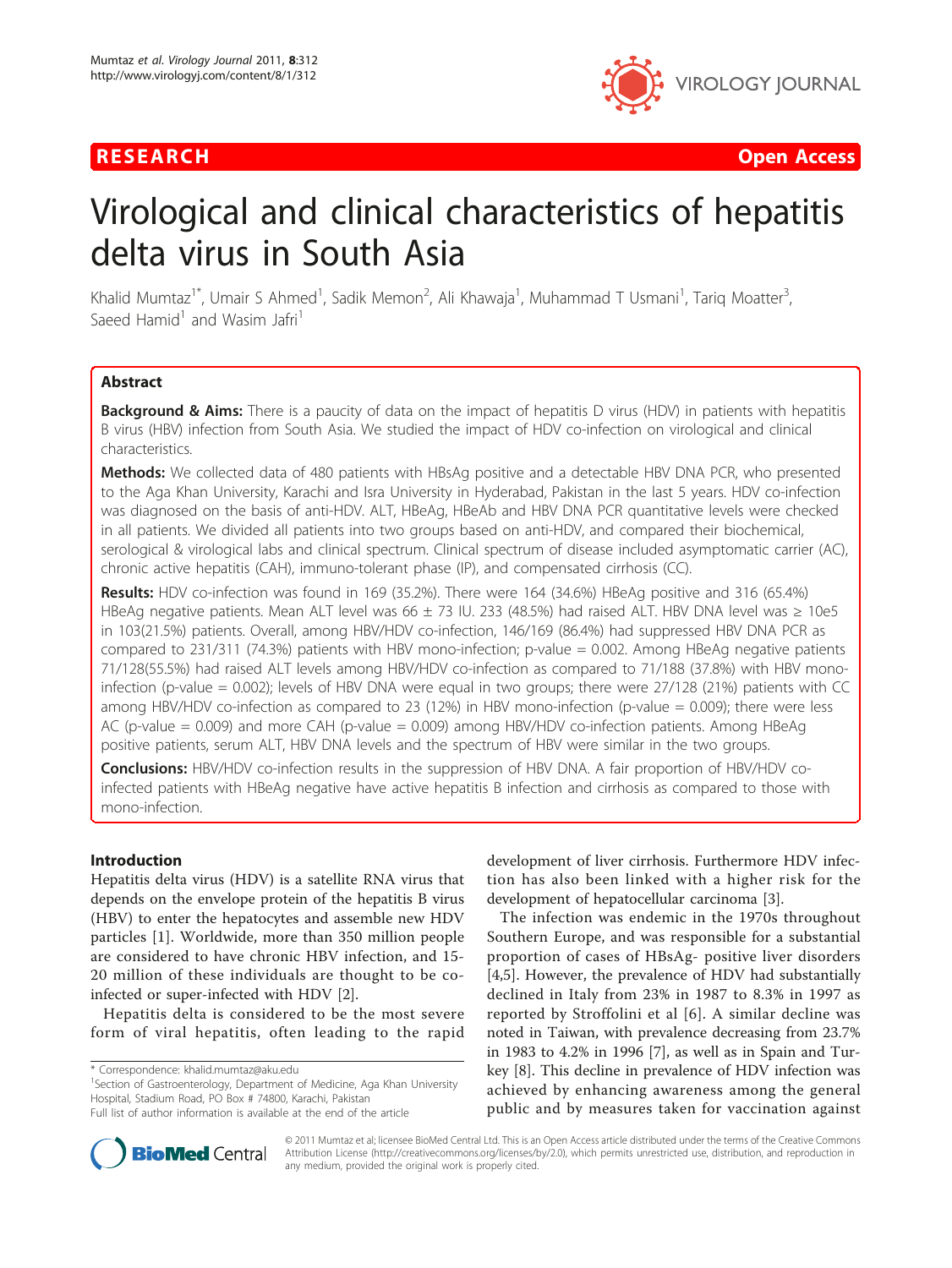hepatitis B in these countries. In Pakistan, however, viral hepatitis remains a serious health problem. We have reported the country-wide prevalence of HDV infection in hepatitis B surface antigen (HBsAg)-positive individuals to be 16.6% [[9\]](#page-7-0). Very recently, a comprehensive report on the epidemiology of hepatitis delta in the Asia-Pacific region was published by Abbas et al [\[10\]](#page-7-0). According to this report, prevalence from different parts of Asia is variable, and ranges from 3-10% in India, 2-20% in Iran, 18% in Afghanistan and 3-8% in Saudi Arabia.

There are seven HDV genotypes described, and their nomenclature is defined as type I-VII; various genotypes are reported to be associated with different long term outcomes of infection [[11](#page-7-0)]. Recently Moatter et al reported genotype 1 of HDV and genotype D of HBV from Pakistan [[12\]](#page-7-0), which has also been confirmed on a larger scale by our group (13).

HBV infection is associated with a broad spectrum of clinical manifestations, ranging from an asymptomatic carrier (AC) state to acute liver failure. It can also manifest in diverse forms of chronic infection, including the immune tolerant phase (IP), chronic active hepatitis B (CAH), compensated liver cirrhosis (CC), and hepatocellular carcinoma (HCC).

Co-infections of hepatitis B with multiple hepatitis viruses are associated with diverse patterns of reciprocal inhibition of viral replication. Delta hepatitis occurs due to co-infection of HBsAg positive patients with hepatitis delta virus. There are inconsistent reports on the role of each virus in the pathogenicity of HBV/HDV infection. Some reports suggest that the activity of liver disease is mainly due to HDV [[13](#page-7-0)-[16\]](#page-7-0) while others implicate hepatitis B virus, regardless of the levels of HBV DNA, in the aggressive nature and progression of disease [[17](#page-7-0)]. In studies from Europe, HDV has frequently been shown to suppress HBV replication [[18,19](#page-7-0)], and 70-90% of patients with hepatitis D are hepatitis B e antigen (HBeAg) negative, with low serum levels of HBV DNA. However, despite this influence of HDV on HBV, 15- 30% of patients with hepatitis D are HBeAg and/or HBV DNA positive.

There is no data, to our knowledge, on the characteristics and impact of hepatitis delta virus on hepatitis B virus infection and its spectrum of diseases from South Asia. The aim of this study was to investigate the virological and clinical characteristics of patients infected with HBV/HDV infection in two large tertiary care centers of Pakistan.

# Methods

# Patients' characteristics

We conducted this study prospectively in patients seen at the Aga Khan University Hospital (AKUH), Karachi and Isra University Hospital, Hyderabad, Pakistan. Both hospitals are situated in the province of Sindh and serve as main tertiary care centers located in the southern part of Pakistan, which is among the largest countries of South Asia; it represents 30% of the population of this region. Each year approximately half a million patients visit the out-patient clinics and 45,000 are managed as in-patients in the different wards of these two hospitals. The AKUH laboratory has 189 collection centers all around the country including 07 in Hyderabad where the samples are collected and transported to the central laboratory in Karachi for processing.

We identified 2455 HBsAg positive patients and checked their HBV DNA PCR by qualitative methods from 2005 to 2009 at these two centers. Out of 2455 patients with a reactive HBsAg, 480 patients with a positive HBV DNA PCR underwent testing for anti-HDV and quantitative HBV DNA PCR assay. HDV infection was defined by positive anti-HDV results. Demographics and physical findings were recorded in all patients with or without HDV coinfection prior to the start of any anti-viral treatment.

# Biochemical and virological markers

Serum samples of all patients were tested for biochemical parameters including complete blood count, total bilirubin, ALT, alkaline phosphatase, creatinine and prothrombin time (PT), by standard laboratory methods. Upper limit of ALT was 55 IU/L for men and 33 IU/L for women. Serological tests conducted were qualitative HBsAg, HB core IgG, HBeAg, anti-HBe, anti-HDV by EIA assay (Chicago, IL, USA) and anti-HCV by ELISA-3 in all included patients during their visits to clinic within six months. All the biochemical, serologic and virological tests from the two centers was processed in the central clinical laboratory at the Aga Khan University Hospital, Karachi.

HBV DNA PCR qualitative analysis was performed by Cobas Amplicor HBV Monitor (Roche Diagnostic Systems, Basel, Switzerland) with a lower detection limit of 500 copies/ml. We considered the value of the qualitative PCR detectable to be  $\leq 10^{-2}$ . All these patients were subsequently tested for quantitative HBV DNA PCR assay (RoboGene HBV DNA Quantification Kit, Triple-Hyb version, Leipzig, Delitzscher Str, Germany) and anti-HDV testing. Quantitative HBV DNA PCR has the lower limit of detection of approximately 1000 ( $> 10^{-2}$ ) copies/ml. HDV RNA PCR qualitative assay (Roche Diagnostics, USA) could only be checked in 49 patients with HDV co-infection as this test was not available in early part of the study in our laboratory.

HDV RNA was isolated from patients' serum samples by High Pure Viral RNA isolation kit, according to the manufacturer's instructions (Roche Diagnostics, USA). RNA was eluted from spin columns provided with the kit in sterile nuclease free water and stored at -80 °C until further analysis. Later, RNA samples were reverse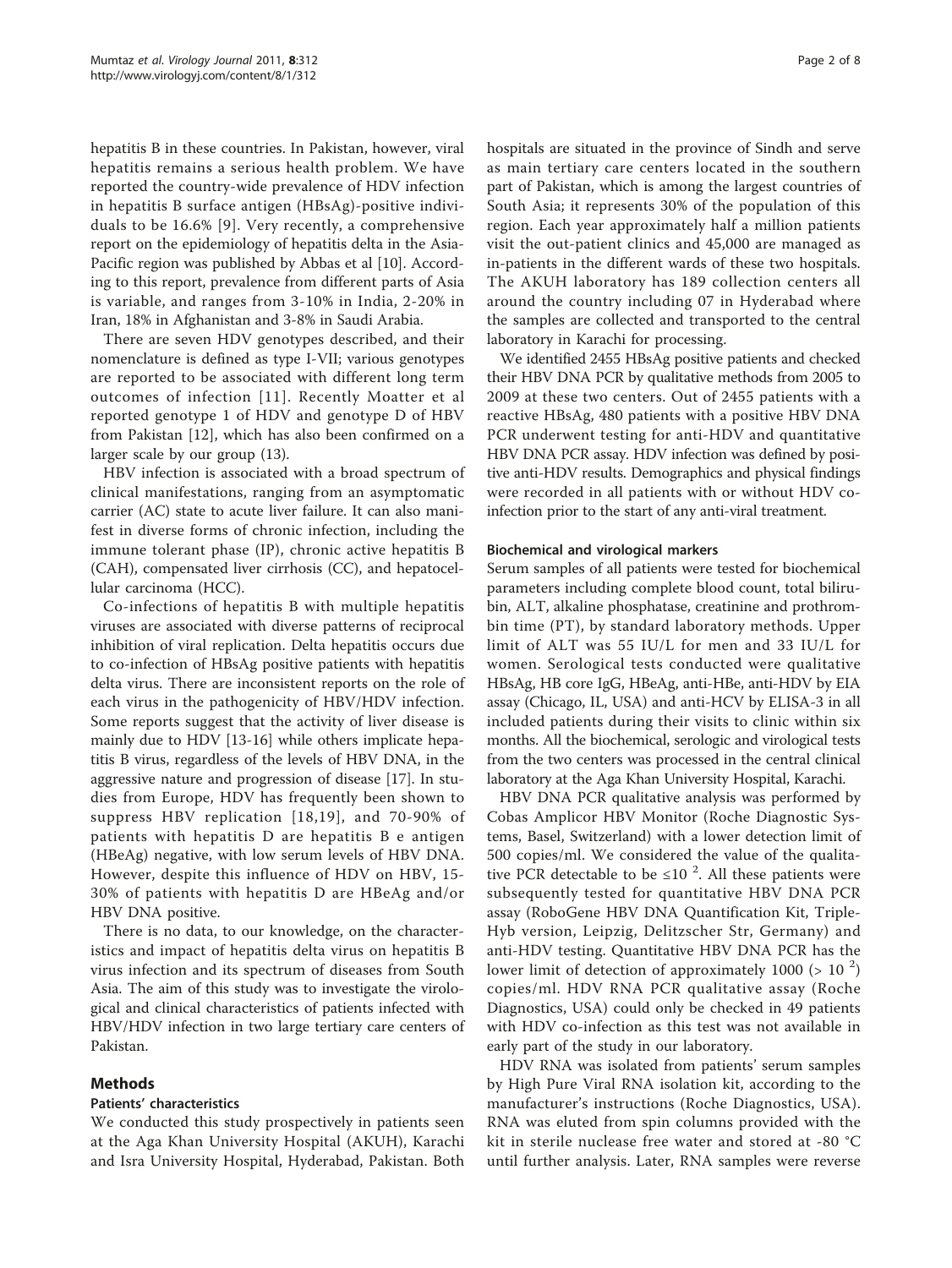transcribed into cDNA using 1st Strand cDNA Synthesis Kit for RT-PCR (Roche Diagnostics, USA). Briefly, cDNA mix consisted of reaction buffer containing 5  $mM MgCl<sub>2</sub>$ , R NA, random primers, 50 units RNAse inhibitor and AMV reverse transcriptase. The reaction was carried out for 90 min at 42 °C in a thermal cycler. The resulting cDNA was amplified with sequence specific primers for HDV. The amplified products were separated on a 1.5% agarose gel and a 400 bp product indicated the presence of HDV in the sample. To monitor the quality of the assay in each test run, both negative and positive controls were included [\[20\]](#page-7-0).

Abdominal ultrasound of all included patients was performed for the assessment of echo-texture, size and margins of liver & spleen and for features suggestive of portal hypertension. Stages of liver disease such as those with or without cirrhosis were identified on clinical and/ or biochemical laboratory parameters along with ultrasonological findings.

# Spectrum of hepatitis virus infection

480 hepatitis B patients with or without HDV infection were categorized into four clinical stages: (1) Asymptomatic carrier (AC) - patients were clinically asymptomatic with hepatitis B e antigen (HBeAg) negative, serum HBV DNA levels are  $< 10<sup>5</sup>$  and normal serum ALT levels (at least 2 ALT values in the previous 6 months follow-up). (2) Immune-tolerant phase (IP) patients were asymptomatic with hepatitis B e antigen (HBeAg) positive or negative, high serum HBV DNA levels ( $\geq 10^5$ ) and normal serum ALT levels (at least 2 ALT values in the previous 6 months). (3) Chronic active hepatitis B (CAH) - patients may be symptomatic or asymptomatic with hepatitis B e antigen (HBeAg) positive or negative, with raised serum HBV DNA PCR and ALT levels (at least 2 ALT values above ULN in the previous 6 months). These patients have no evidence of cirrhosis on clinical, biochemical laboratory parameters along with ultrasonological examination. (4) Compensated liver cirrhosis (CLC) - patients may be symptomatic or asymptomatic with hepatitis B e antigen (HBeAg) positive or negative, whatever are their serum HBV DNA levels, and ALT levels in the previous 6 months. These patients have evidence of cirrhosis identified on clinical, and/or biochemical laboratory parameters along with abdominal ultrasound examination [[21,22\]](#page-7-0). HDV co-infection-patients with anti-HDV reactive and/or HDV RNA PCR detectable [[23\]](#page-7-0).

# Exclusion criteria

We excluded patients (1) under the age of 14 years, (2) with decompensated liver disease (defined by a serum bilirubin more than 2.5 times the upper limit of normal; prothrombin time > 3 seconds compared with control;

serum albumin  $< 2.5$  g/dl; or a history of ascites, variceal hemorrhage or hepatic encephalopathy or hepatocellular carcinoma (3) with evidence of liver disease due to another etiology such as hepatitis C, metabolic liver disease or autoimmune liver disease, (4) history of use of hepatotoxic drugs and (5) patients with multiple infections (i.e. HBV, HDV, HIV and HCV).

This study was approved by the Ethics Review Committee (ERC) of Aga Khan University Hospital.

# Statistical Analysis

Statistical analysis was performed using the Statistical Package for Social Science SPSS (Release 17.0, standard version, copyright © SPSS; 1989-02). Descriptive analysis was performed for demographic and clinical features; results were presented as mean ± standard deviation for quantitative variables and number (percentages) for qualitative variables.

A descriptive analysis was performed for all patients with HBsAg positive along with HBV DNA PCR detectable. To determine any statistical difference, data were divided into HBeAg positive and HBeAg negative subgroups. The two groups were compared for demographic and laboratory parameters. In HBeAg positive patients' comparison was conducted between HBV/HDV co-infection and HBV mono-infection patients; similar comparison was performed for the HBeAg negative patients. Chisquare test and Fisher's exact test were used for categorical variables, while the independent sample test was used for numerical variables. All p-values were two sided and considered as statistically significant if < 0.05.

# Results

A total of 2455 HBsAg positive patients were checked for HBV DNA PCR by qualitative assay; 480 (19.5%) patients with HBV DNA PCR by qualitative assay were eligible for inclusion in this study. HBV DNA PCR quantitative assays and anti-HDV serology was checked in all these patients.

# Virology and HBV DNA PCR assays

Overall, there were 398 (82.9%) males with a mean age of 33 ± 12.5 years. Mean HBV DNA PCR levels was 1.9  $\times$  10<sup>7</sup>  $\pm$  1.2  $\times$  10<sup>8</sup> copies/ml. There were 169/480 (35.2%) patients with HBV/HDV co-infection.

Overall, the HBV DNA PCR assay above  $1000$  ( $> 10<sup>2</sup>$ ) copies/ml was reported in 294 (61%) while rest have ≤10<sup>2</sup> copies/ml. Moreover, higher HBV DNA levels of ≥  $10^5$  copies/ml were found in 103 (21.5%), while <  $10^5$  in 377 (78.5%) patients; table [1.](#page-3-0)

# HBeAg positive versus HBeAg negative patients

Out of 480 patients, 164 (34.6%) were HBeAg positive and 316 (65.4%) HBeAg negative. We found that HBeAg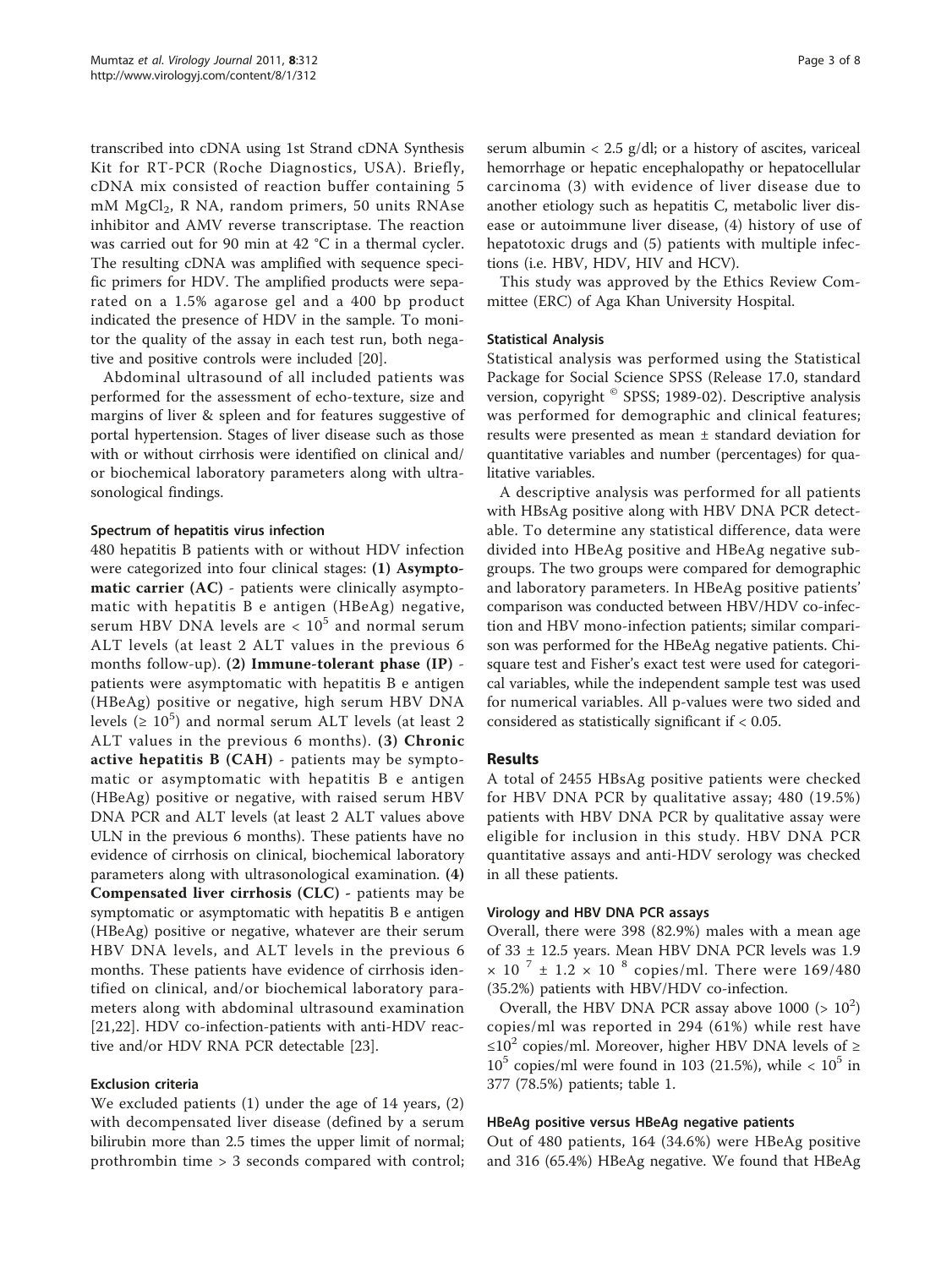|                               | Total $n = 480$   | HBeAg positive $n = 164$ | HBeAg negative $n = 316$ | p value   |
|-------------------------------|-------------------|--------------------------|--------------------------|-----------|
| Age, years                    | $33 \pm 12.53$    | $30 \pm 13.36$           | $34.28 \pm 11.87$        | < 0.001   |
|                               |                   |                          |                          |           |
| Gender                        |                   |                          |                          |           |
| Male                          | 398(82.9)         | 138(84.1)                | 260(82.3)                | 0.60      |
| Female                        | 82(17.1)          | 26(15.9)                 | 56(17.7)                 |           |
| ALT                           | $66.07 \pm 72.83$ | 73.95 ± 79.04            | $61.98 \pm 69.16$        | 0.10      |
| Median ALT                    | 38(9-500)         | 42(9-500)                | 35(10-496)               |           |
| Normal                        | 247 (51.5)        | 73(44.5)                 | 174(55.1)                | 0.02      |
| Raised                        | 233 (48.5)        | 91(55.5)                 | 142(44.9)                |           |
| HBV DNA level                 |                   |                          |                          |           |
| $\geq 10e^{5}$                | 103 (21.5)        | 83 (50.9)                | 20 (15.3)                | < 0.001   |
| < 10e <sup>5</sup>            | 377 (78.5)        | 80 (49.1)                | 111 (84.7)               |           |
| Anti HDV                      |                   |                          |                          |           |
| Reactive                      | 169 (35.2)        | 41(25)                   | 128 (40.5)               | 0.001     |
| Non reactive                  | 311 (64.8)        | 123 (75)                 | 188 (59.5)               |           |
| HDV RNA qualitative           |                   |                          |                          |           |
| Positive                      | 49 (10.2)         | 7(5.7)                   | 42 (13.8)                | < 0.001   |
| Negative                      | 67 (14)           | 7(5.7)                   | 60 (19.7)                |           |
| HBV stage                     |                   |                          |                          |           |
| Carrier of HBV                | 143 (29.8)        | $\circ$                  | 143 (45)                 | < 0.001   |
| Chronic active HBV            | 185 (38.5)        | 75 (45.7)                | 110 (34.8)               |           |
| Compensate cirrhosis with HBV | 72(15)            | 22 (13.4)                | 50 (15.8)                | 0.48      |
| Immunotolerant phase          | 80 (16.7)         | 60 (36.6)                | 20(6.3)                  | <b>NS</b> |

<span id="page-3-0"></span>Table 1 Characteristics of study population in HBeAg positive and negative patients

NS = not significant.

positive patients were younger  $(30 \pm 13.3 \text{ years})$  as compared to HBeAg negative  $(34.3 \pm 11.9 \text{ years})$ ; p-value = < 0.001. ALT levels above upper limit of normal (ULN) were found in 91 (55.5%) HBeAg positive as compared to 142 (45%) among HBeAg negative group; (p-value = 0.02). Moreover, the level of HBV DNA PCR was  $\geq 10^5$ copies/ml in 83 (51%) patients with HBeAg positive as compared to 20 (15.3%) among HBeAg negative, (pvalue < 0.001); table 1.

HBeAg positive patients have raised ALT and higher HBV DNA levels as compared to HBeAg negative.

### HDV infection and ALT levels

Mean ALT levels in our study population were  $66 \pm 73$ IU. Moreover, mean ALT in patients with HBV/HDV co-infection was 74.3  $\pm$  76.7 IU as compared to 61.6  $\pm$ 70.3 IU in HBV mono-infection; (p-value = 0.06). Furthermore, there were 96/169 (56.8%) patients with raised ALT in HBV/HDV co-infection group as compared to 137/311 (44%) in HBV mono-infection, (pvalue 0.008); table [2.](#page-4-0) Overall HBV/HDV co-infection patients have raised ALT levels.

Among HBeAg positive patients mean ALT was 74 ± 79 IU; 91/164 (55.5%) patients had a raised ALT above the ULN. Out of 164 patients with positive HBeAg, 41 patients had a HBV/HDV co-infection, while 123 had HBV monoinfection. Of the patients with HDV co-infection ( $n = 41$ ), 25/41 (61%) had raised ALT, while in patients with HBV mono-infection ( $n = 123$ ), 66 (53.7%) patients had raised ALT level; (p value  $= 0.41$ ); table [3](#page-4-0). Among patients with raised ALT, 47 (51.6%) had HBV DNA level  $\geq 10^5$  while 44 (48.4%) had a HBV DNA level  $< 10^5$ ; (p-value = 0.76).

Among HBeAg positive patients, HBV/HDV co-infection has no affect on ALT and HBV DNA levels.

Among HBeAg negative patients, mean ALT was 62 ± 69 IU; 142/316 (45%) had raised ALT level.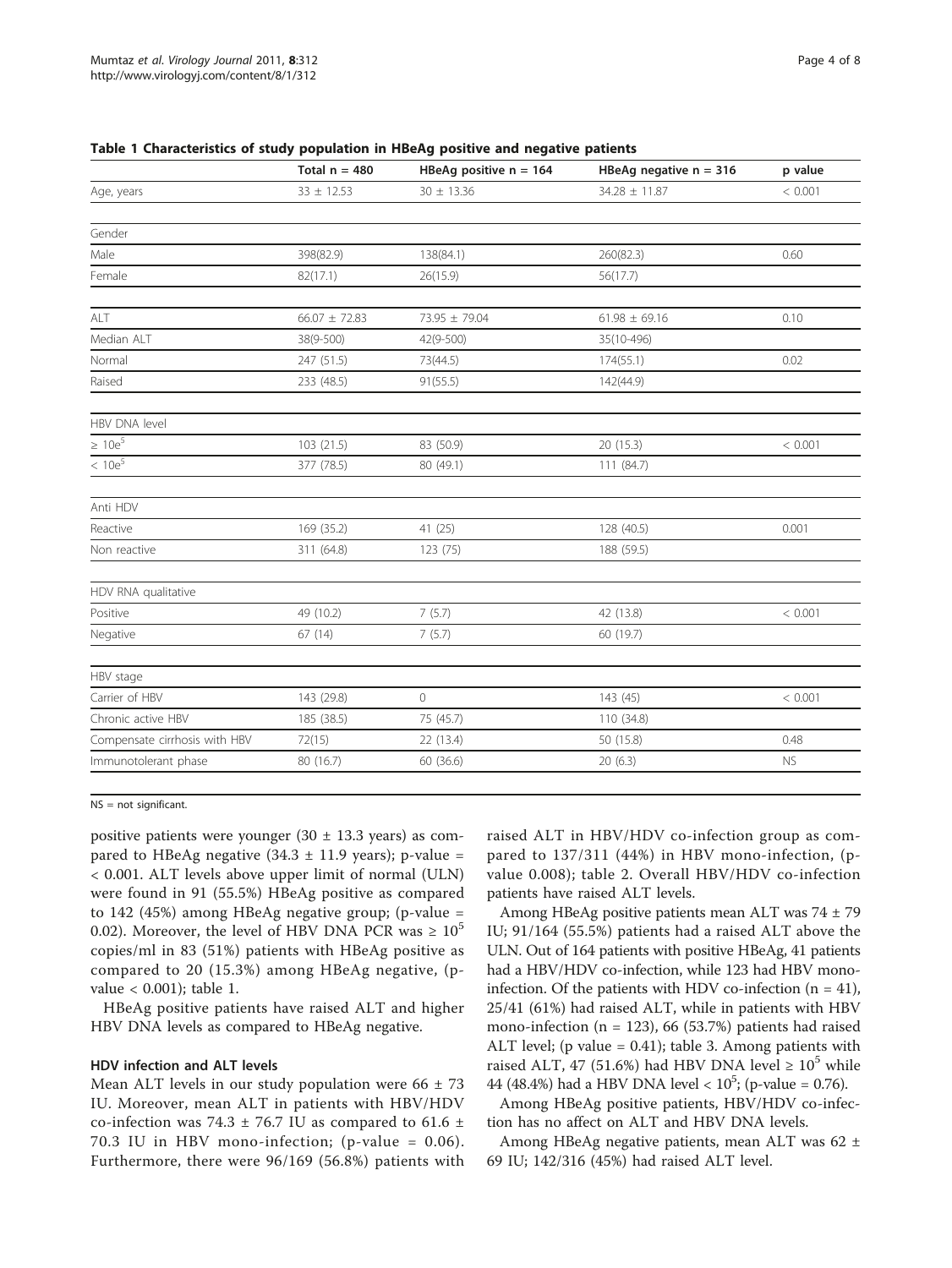<span id="page-4-0"></span>Table 2 Clinical and laboratory parameters in HDV positive and negative patients

|                         | HDV positive $n =$<br>169 | HDV negative $n =$<br>311 | p<br>value |
|-------------------------|---------------------------|---------------------------|------------|
| Age (years)             | 32.74                     | 33                        | 0.88       |
| Sex-male                | 136 (80.5%)               | 262 (84.2%)               | 0.29       |
| Al T-mean               | $74.3 + 76.7$             | $61.6 + 70.3$             | 0.06       |
| AI T normal             | 73 (43.2%)                | 174 (55.9%)               | 0.008      |
| AI T raised             | 96 (56.8%)                | 137 (44.1%)               |            |
| HBeAg positive          | 41 (24.3%)                | 123 (39.5%)               | 0.001      |
| HBeAg negative          | 128 (75.7%)               | 188 (60.5%)               |            |
| Mean HBV DNA<br>levels  |                           |                           |            |
| HBV DNA $> 10^5$        | 23 (13.6%)                | 80 (25.7%)                | 0.002      |
| HBV DNA $< 10^5$        | 146 (86.4%)               | 231 (74.3%)               |            |
| HBV stages              |                           |                           |            |
| Carrier                 | 45 (26.6%)                | 98 (31.5%)                | 0.003      |
| Chronic active HBV      | 73 (43.2%)                | 112 (36%)                 |            |
| Compensate<br>cirrhosis | 34 (20.1%)                | 38 (12.2%)                | 0.02       |
| Immunotolerant<br>phase | 17 (10.1%)                | 63 (20.3%)                | <b>NS</b>  |

NS = not significant.

In this group mean ALT was  $75 \pm 79$  in HBV/HDV co-infection as compared to  $53 \pm 60.3$  among HBV mono-infection patients, (p-value = 0.009). Moreover, ALT levels were above ULN in 71/128 (55.5%) with HBV/HDV co-infection as compared to 71/188 (37.8%)

Table 3 Descriptive characteristics of HBeAg positive patients (n = 164) in patients with HBV/HDV co-infection and HBV mono-infection

|                                         | HDV Positive $n =$<br>41 | <b>HDV</b><br><b>Negative</b><br>$n = 123$ | p<br>value |
|-----------------------------------------|--------------------------|--------------------------------------------|------------|
| Age, years                              | $29 \pm 8.85$            | $30.34 \pm$<br>14.53                       | 0.44       |
| Gender-male                             | 34 (82.9%)               | 104 (84.6%)                                | 0.80       |
| Male                                    | 34 (82.9)                | 104 (84.6)                                 | 0.80       |
| Raised ALT                              | 25(61)                   | 66 (53.7)                                  | 0.41       |
| Mean ALT                                | $72.2 \pm 70.7$          | $74.5 \pm 82$                              | 0.87       |
| <b>HBV DNA level</b>                    |                          |                                            |            |
| $\geq 10e^5$                            | 17(41.5)                 | 66 (54.1)                                  | 0.17       |
| $< 10e^{5}$                             | 24 (58.5)                | 57 (46.3)                                  |            |
| Spectrum of HBV:                        |                          |                                            |            |
| Carrier of HBV                          | 00                       | 7(5.7)                                     | 0.54       |
| Chronic active HBV                      | 21(51.2)                 | 54 (43.9)                                  | NS.        |
| Compensate cirrhosis with<br><b>HBV</b> | 7(17.1)                  | 15 (12.2)                                  | <b>NS</b>  |
| Immunotolerant phase                    | 12 (29.3)                | 48 (39)                                    | <b>NS</b>  |
| $NS - not$ cinnificant                  |                          |                                            |            |

NS = not significant.

among HBV mono-infection; (p-value = 0.002); table 4. Among patients with raised ALT, 12 (8.5%) had a HBV DNA level  $\geq 10^5$  while 130 (91.5%) had a HBV DNA level  $< 10^5$  copies/ml (p-value = 0.16).

Among HBeAg negative patients, HBV/HDV co-infection is associated with raised ALT levels, but ALT levels were not directly proportionate to HBV DNA levels.

# HDV infection and HBeAg status

A large proportion of patients with HBV/HDV co-infection had HBeAg negative (128/169; 75.7%) disease, as compared to HBV mono-infection (188/311; 60.5%); p-value 0.001.

Among HBeAg positive patients, 41/169 (24.3%) had HBV/HDV co-infection. The distribution of age, gender, ALT and HBV DNA PCR levels were similar among the two groups. Furthermore, the spectrum of hepatitis B disease was also similar in both groups; table 3.

HBV/HDV co-infection has no implications on the HBV DNA PCR as well as the spectrum of liver disease. Table 3; Figure [1.](#page-5-0)

Among HBeAg negative patients, 128/316 (40.5%) had HBV/HDV co-infection. HBV DNA PCR levels were equally distributed in the two groups of patients (table 2). Patients with HBV/HDV co-infection had more severe liver disease - compensated liver cirrhosis was present in

| Table 4 Descriptive characteristics of HBeAg negative    |
|----------------------------------------------------------|
| patients (n = 316) in patients with HBV/HDV co-infection |
| and HBV mono-infection                                   |

|                                         | HDV Positive $n =$<br>128 | <b>HDV</b><br>Negative<br>$n = 188$ | p<br>value |
|-----------------------------------------|---------------------------|-------------------------------------|------------|
| Age, years                              | $34 \pm 11.3$             | $34.5 \pm 12.2$                     | 0.63       |
| Gender-Male                             | 102(79.7)                 | 158(84)                             | 0.32       |
| Raised ALT                              | 71(55.5)                  | 71(37.8)                            | 0.002      |
| <b>HBV DNA Positive</b>                 | 41(32.3)                  | 74(39.4)                            | 0.20       |
| HBV DNA level                           |                           |                                     |            |
| $\geq 10e^5$                            | 6(11.5)                   | 14(17.7)                            | 0.32       |
| $< 10e^{5}$                             | 122(95.3)                 | 174(92.6)                           |            |
| Cirrhosis                               | 27(21.1)                  | 23(12.2)                            | 0.03       |
| HBV stage                               |                           |                                     |            |
| Carrier of HBV                          | 44(34.4)                  | 92(48.9)                            | 0.009      |
| Chronic active HBV                      | 52(40.6)                  | 58(30.9)                            |            |
| Compensate cirrhosis with<br><b>HBV</b> | 27(21.1)                  | 23(12.2)                            | <b>NS</b>  |
| Immunotolerant phase                    | 5(3.9)                    | 15(8)                               | <b>NS</b>  |

NS = not significant.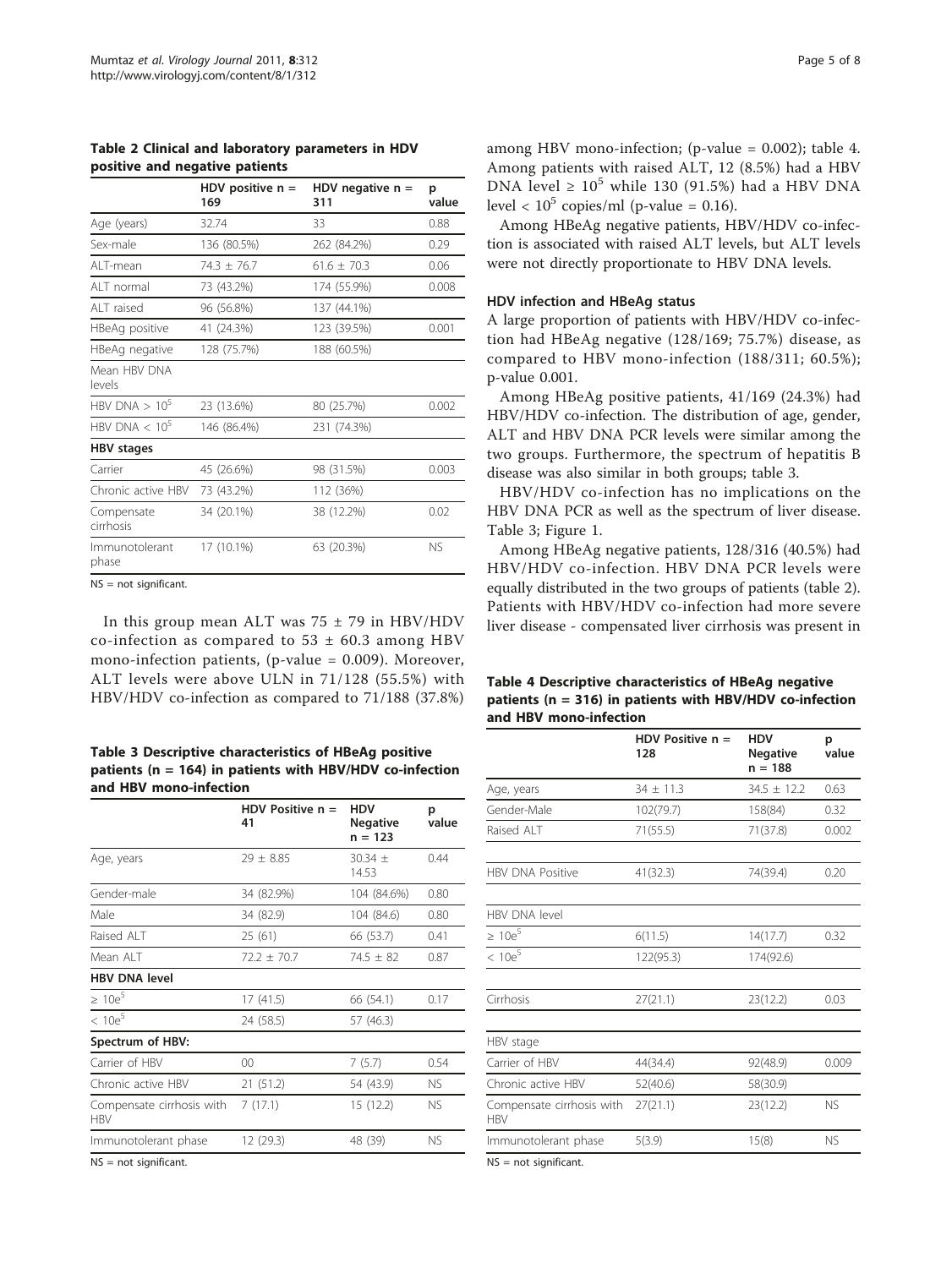<span id="page-5-0"></span>

27 (21%) as compared to 23 (12%) among HBV monoinfection; p-value = 0.03. Similarly, chronic active hepatitis (CAH) in 52 (40.6%) patients with HBV/HDV coinfection as compared to 58 (31%) without it; (p-value  $=$ 0.009); table [4](#page-4-0); Figure 1

Among HBeAg negative patients with HBV/HDV coinfection, severe form of liver disease is seen, though HBV DNA levels were equally distributed, suggesting that HDV is actively involved in the progression of liver disease.

# HDV infection and HBV DNA quantitative assays

Overall levels of HBV DNA PCR  $< 10<sup>5</sup>$  was found in 146 (86.4%) HBV/HDV co-infected patients as compared to 231 (74.3%) HBV mono-infection (p-value = 0.002); table [1b](#page-3-0). However, this suppression of HBV DNA levels in HBV/HDV co-infection patients was independent of the HBeAg status; table [3](#page-4-0) [&4](#page-4-0) and Figure 2 &3.

This suggests presence of HBV/HDV co-infection suppresses HBV DNA levels.

## HDV infection and clinical spectrum

The details of demographics, baseline laboratory parameters and distribution of spectrum of hepatitis B related liver disease is shown in table [1.](#page-3-0) There were 73/ 169 (43%) patients with chronic active hepatitis B (CAH) among HBV/HDV co-infection as compared to 112/311 (36%) among HBV mono-infection; (p-value = 0.003). Similarly there were 34 (20%) patients with compensated liver cirrhosis (CLC) among HBV/HDV coinfection as compared to 38 (12%) in HBV mono-infection group;  $p$ -value = 0.02. We found most asymptomatic carrier and immune-tolerant hepatitis B patients in HBV mono-infection group (table [1](#page-3-0)). HBV/HDV coinfection produces more severe clinical spectrum of liver disease. Moreover, this impact of HBV/HBV co-infection is more marked in HBeAg negative patients as already mentioned above.



# **Discussion**

This is the largest report that we know on viral characteristics of hepatitis delta virus infection, recruited at two centers of Pakistan which represent a robust population of South Asia. In particular, data of HBeAg positive patients is limited globally. HBV patients can be simultaneously infected by delta virus, as the source of transmission of both viruses is same and results in a severe form of liver disease. There are variable reports, as to which virus is actively responsible for liver disease in patients with chronic HDV infection - HBV or HDV? [[14](#page-7-0)-[17\]](#page-7-0). We designed this study to examine the effects of HBV/HDV co-infection on ALT, HBeAg status and HBV DNA PCR levels, in addition to the different spectrums of hepatitis B related liver disease. Our present study showed that 35.2% of patients had HBV/HDV coinfection. We published an epidemiological survey of HDV prevalence in 2005. This survey included 8721 HBV patients over 14 years of age and tested for anti-HDV antibody from all over the country. The HDV

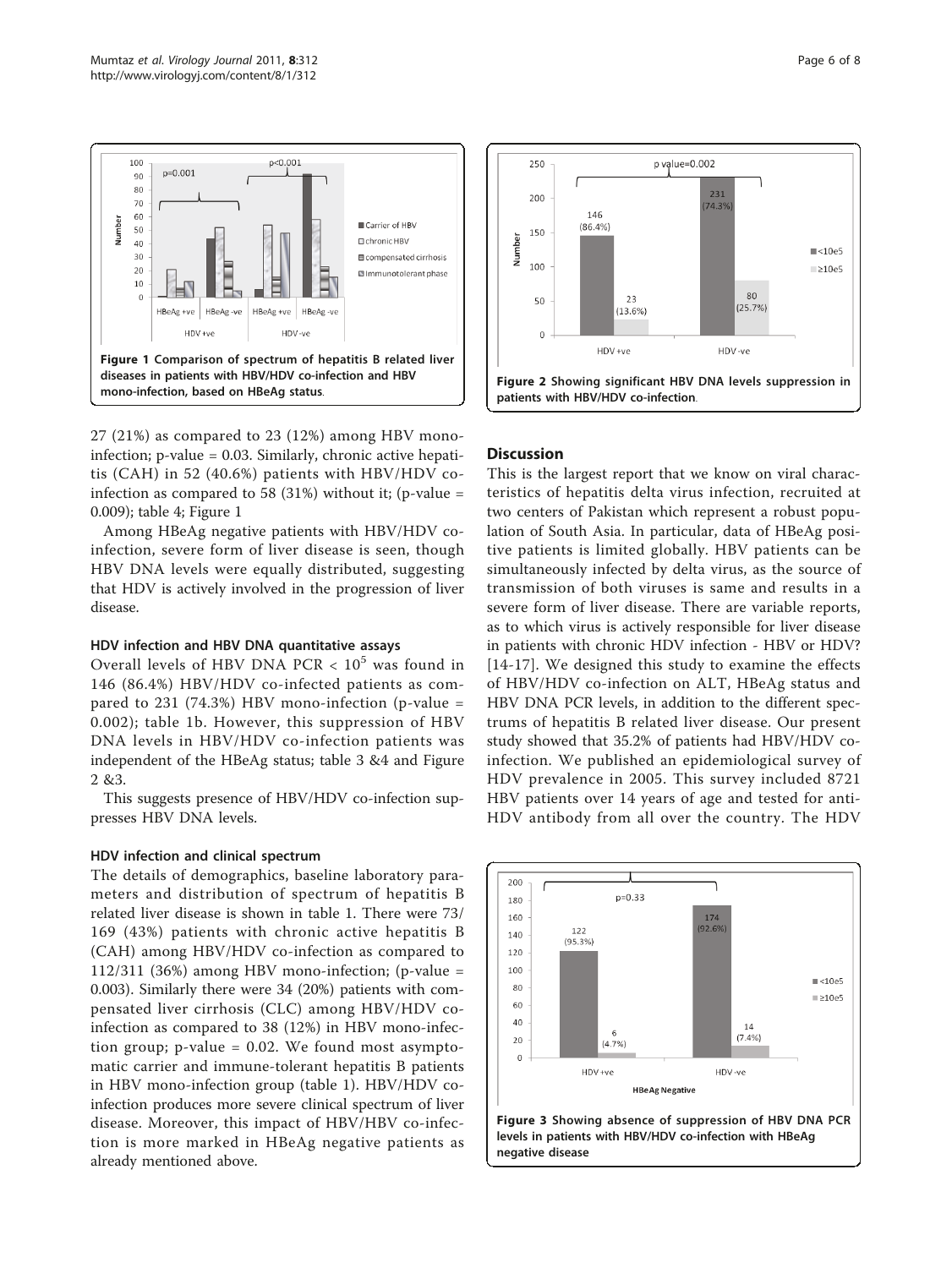<span id="page-6-0"></span>prevalence was found to be 16.6% [[9\]](#page-7-0). Higher frequency of HDV co-infection in this report could have been due to a selection bias as reported by Seetlani et al [[24\]](#page-7-0).

In our present study, majority of patients with HBV/ HDV co-infection were young males, which is similar to earlier studies from Italy [[25](#page-7-0)], and Pakistan [[9\]](#page-7-0). One possible explanation could be the higher rate of intravenous drug abuse in this cohort of patients in the developed countries, and therapeutic injections with contaminated needles and vertical transmission in the developing world [[26\]](#page-7-0). The mean age of cirrhotic HDV patients was also younger than that of cirrhotic HBV patients without HDV. These findings indicate the greater severity of chronic HDV infection than chronic HBV infection alone.

Our study shows that patients with HBV/HDV coinfection have raised ALT levels and suppressed HBV DNA levels as compared to HBV mono-infection. Moreover, HBV patients with HBeAg positive disease regardless of their HDV status have raised ALT levels and high HBV DNA levels as compared to HBeAg negative patients. Interestingly, we observed that in HBeAg positive patients, ALT and HBV DNA levels were equally distributed among HBV/HDV co-infection and HBV mono-infection patients. It seems that among HBeAg positive patients HBV/HDV co-infection has no impact on the HBV DNA levels.

Contrary to HBeAg positive group, among HBeAg negative patients HBV/HDV co-infection is associated with raised ALT levels, but ALT levels were not correlated to high HBV DNA levels. Among HBeAg negative patients with HBV/HDV co-infection, a more severe spectrum of liver disease was seen, although the HBV DNA level was low. This would suggest that HDV is actively involved in progress of liver disease.

Our study also shows that HBV/HDV co-infection, suppresses hepatitis B virus. HBV/HDV co-infection produces a more aggressive disease as compared to mono-infection with hepatitis B. This has also been reported in many studies [\[14-16](#page-7-0),[23](#page-7-0)] for HBeAg negative patients.

Furthermore, HBeAg, a marker of viral replication, was found in a higher percentage of patients with HBV mono-infection as compared to HBV/HDV co-infection, which was also noted in our study. It has also been well documented that the difference in HBV genotype affects the prevalence of HBeAg and the replication level of HBV [\[27,28](#page-7-0)]. HBV genotype B is reported to be associated with HBeAg negativity and a lower viremia level. Furthermore, certain HDV strains, like HDV genotype II are associated with more mild liver disease. Correlation between HDV genotypes and HBV replication however remains largely unknown.

The main mechanism of inhibition of viral replication in HBV infection is not cytotoxicity against infected hepatocytes but rather the secretion of inhibitory cytokines like interferon-gamma, interferon-alpha or TNFalpha. HDV proteins inhibit HBV replication by transrepressing its enhancers and by trans-activating the IFN-alpha-inducible MxA gene [\[29\]](#page-7-0).

Individuals having HBV/ HDV co-infection may have a more severe acute disease and higher risk of fulminant hepatitis [[14-16](#page-7-0)]. It is observed that most of the individuals infected with HDV develop the chronic form of the disease, and in approximately 80% of these individuals the chronic HDV infection progresses to cirrhosis within 5-10 years [\[30](#page-7-0)]. This observation is also noted in our HBV/HDV co-infection patients. HBV/HDV coinfection showed a several fold increase in progression of chronic hepatitis to cirrhosis (p-value 0.003) as compared to HBV mono-infection.

In conclusion, we found that HBV/HDV co-infection results in suppression of hepatitis B virus. Patients with HBV/HDV co-infection with negative HBeAg status demonstrate a severe spectrum of liver disease. Due to limited and ineffective treatment options for the treatment of HBV/HDV infection our main focus must be on the prevention of the disease. While the prevalence of HDV is showing a decreasing trend globally, it is important to realize that globalization and increasing migratory fluxes are major challenges and HDV will not be controlled adequately unless HBV is brought under control in areas with high prevalence.

#### Acknowledgements

We would like to acknowledge Ms. Safia Awan who helped us in the statistical analysis of the data.

#### Author details

<sup>1</sup>Section of Gastroenterology, Department of Medicine, Aga Khan University Hospital, Stadium Road, PO Box # 74800, Karachi, Pakistan. <sup>2</sup>Isra University Hospital, Hala Road, PO Box 313, Hyderabad, Pakistan. <sup>3</sup>Department of Molecular Biology, Aga Khan University Hospital, Stadium Road, PO Box # 74800, Karachi, Pakistan.

#### Authors' contributions

KM contributed in terms of original idea, study design, writing protocol, organizing logistics, and editing the article. USA and SM contributed to study design, logistics, caring for patients under study and editing the article. AK and MTU contributed by collecting data, literature search, writing of the article with first two authors. TM, SH and WJ contributed in study design, care of study patients, and editing of the article. All authors read and approved the final manuscript.

#### Competing interests

The authors declare that they have no competing interests.

Received: 24 December 2010 Accepted: 20 June 2011 Published: 20 June 2011

#### References

1. Taylor JM: [Hepatitis delta virus.](http://www.ncbi.nlm.nih.gov/pubmed/16364738?dopt=Abstract) Virology 2006, 344:71-76.